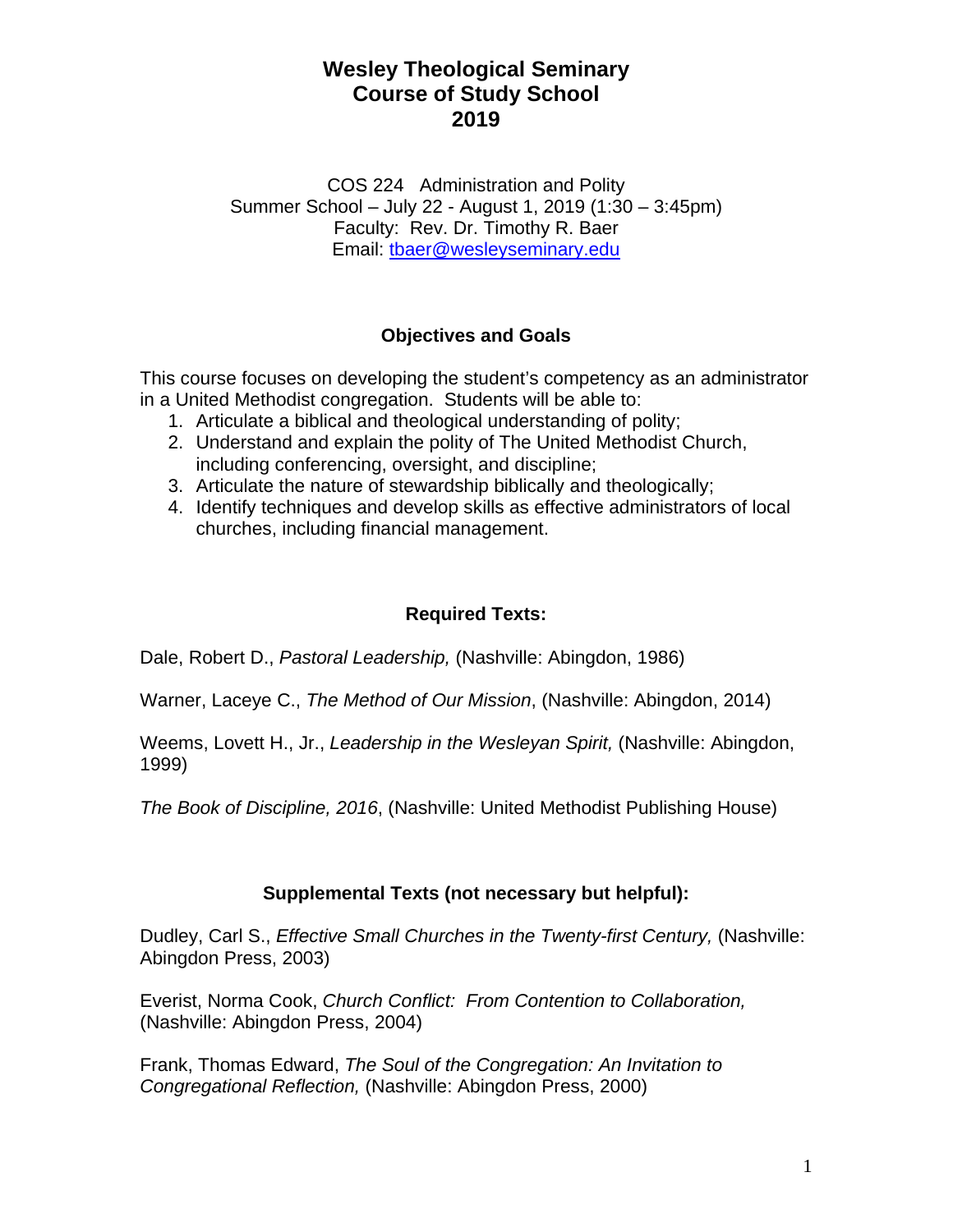#### **Reading Assignments:**

 Reading all required texts should be completed prior to the first day of class.

#### **Written Assignments:**

 Written assignments Numbers 1, 2, and 3 below are due by June 1, 2019. You may send them in ahead of time by posting them to Blackboard or by emailing them to tbaer@weleyseminary.edu. They **must be** received by June 1st in order to receive full credit.

 Written assignments Numbers 4, 5, 6, 7, 8, and 9 below are due by the first day of class (July 23, 2019). You may send them in ahead of time by posting them to Blackboard or by emailing them to tbaer@wesleyseminary.edu. They **must be** received by July 23<sup>th</sup> in order to receive full credit.

#### **Instructions:**

 Type all papers using 12 point font, double spacing, and one inch margins. Also please:

- *show evidence of reading the book or the assignment as well as integrating your personal reflections and thoughts in response to the writer's comments;*
- *provide clear articulation of concept or idea addressed;*
- *answer the question adequately and fully with specific illustrations;*
- *include personal reflections and insights where requested;*
- *follow prescribed length in response to each question;*
- *follow prescribed format and style guidelines for paper.*

### **Questions:**

- 1. Describe your setting in two ways:
	- a. Provide detail creating a verbal picture of your setting. Describe location, facilities *(property, sanctuary, educational space, office space, etc.)*, membership, community setting, worship and Sunday School attendance, and other data or descriptions that make it possible to picture your church(es). Be specific!
	- b. Dr. Lovett Weems talks of "ministry by wandering about." In the administration of your church(es), what observations (internal and external) would be critical to know, especially as you plan and execute a strategy for leading the church(es). Observe specific relational and visual cues for what is happening in the church(es) as well as the community, and who is a part of it. Be specific in your description. *(3-4 pages)*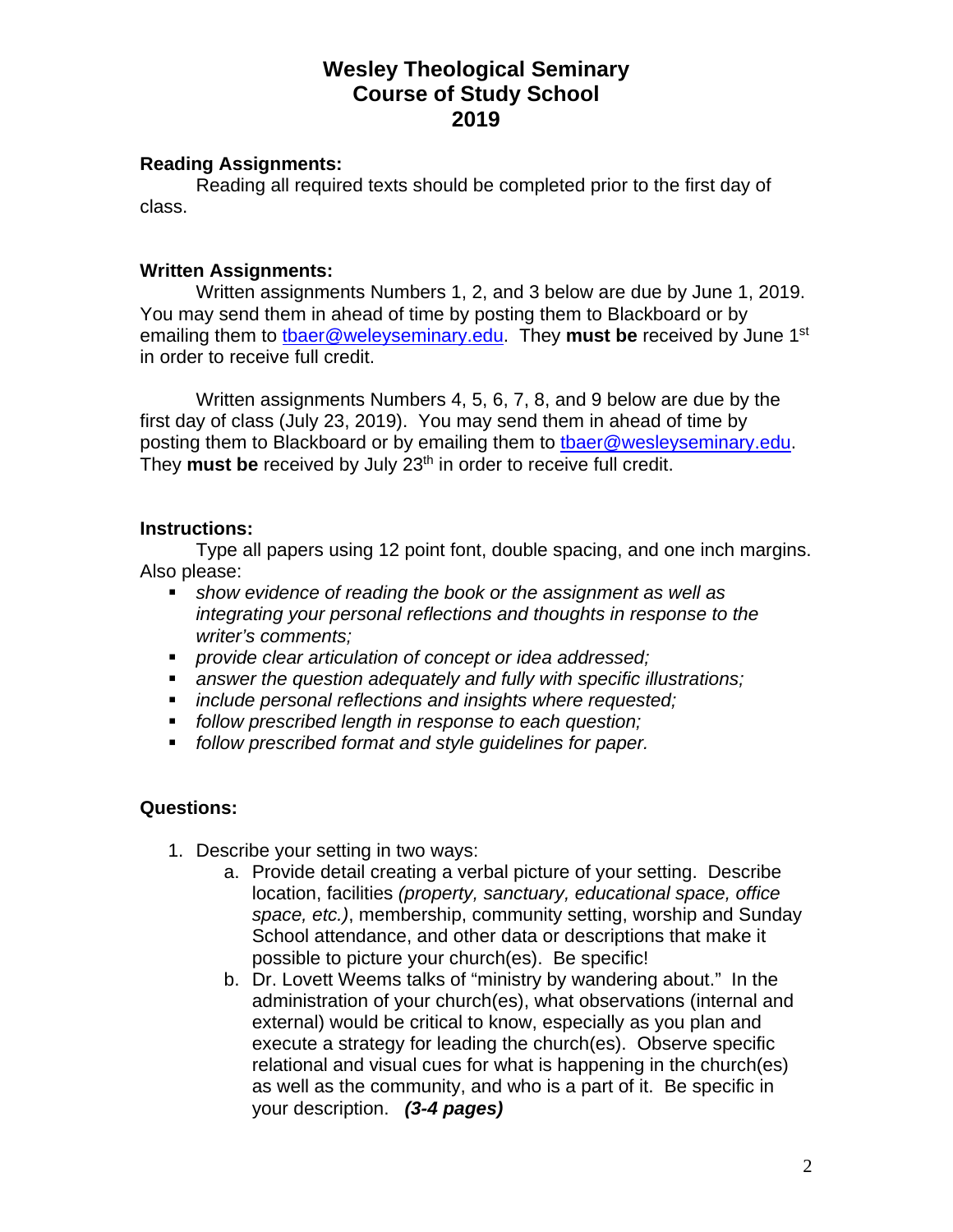- 2. Dr. Lacey Warner and Dr. Lovett Weems, Jr. remind us our United Methodist system of organization is grounded in Biblical and theological understanding. What is the heart of our governance – Biblically and theologically? **(3-4 pages)**
- 3. What is United Methodist "conferencing"? What are its strengths? What are its weaknesses? What are the implications for the church(es) you lead and for you as an administrator in the United Methodist connection? **(3-4 pages)**
- 4. Review Part IV *(pp. 93-103)* and Part VI, Chapter I *(pp. 147-221)* of the *The Book of Discipline of The United Methodist Church 2016*. Pay close attention to the paragraphs that relate to the mission of the church. Answer the following:
	- a. What is the mission of the church?
	- b. In what ways is your leadership/administration congruent and/or non-congruent with the mission?
	- c. In what ways is your church(es) fulfilling and/or not fulfilling the mission? Be specific!
	- d. What are the implications for the future? *(2 pages)*
- 5. With the mission of the church as foundational:
	- a. What is the vision where you serve for you as leader as well as those who you lead?
	- b. With mission and vision in mind, and understanding your setting, write two SMART goals for the next 12 months *(SMART goals are specific, measurable, attainable, realistic, timely)*. Answer the who/what/when questions in your goals.
	- c. Explain how these goals are faithful to the mission and vision.
	- d. What resources are available to help you implement the vision? Include connectional and community resources.
	- e. How will they be evaluated/measured/adjusted. Be specific! *(2-3 pages)*
- 6. Effective visioning and implementation of the vision requires engaged lay leadership.
	- a. Who are the key leaders in your church(es) and why *(be specific with names and leadership positions they hold)?*
	- b. Who else has power because of relational positions rather than official leadership positions *(i.e. – Who is the matriarch, patriarch? Who do people listen to and seek out their opinion?)?*
	- c. Who are the stakeholders?
	- d. Who else might be recruited to be a part of a leadership team who is not presently in such a position?
	- e. How will you gather, train, and nurture this team? *(2-3 pages)*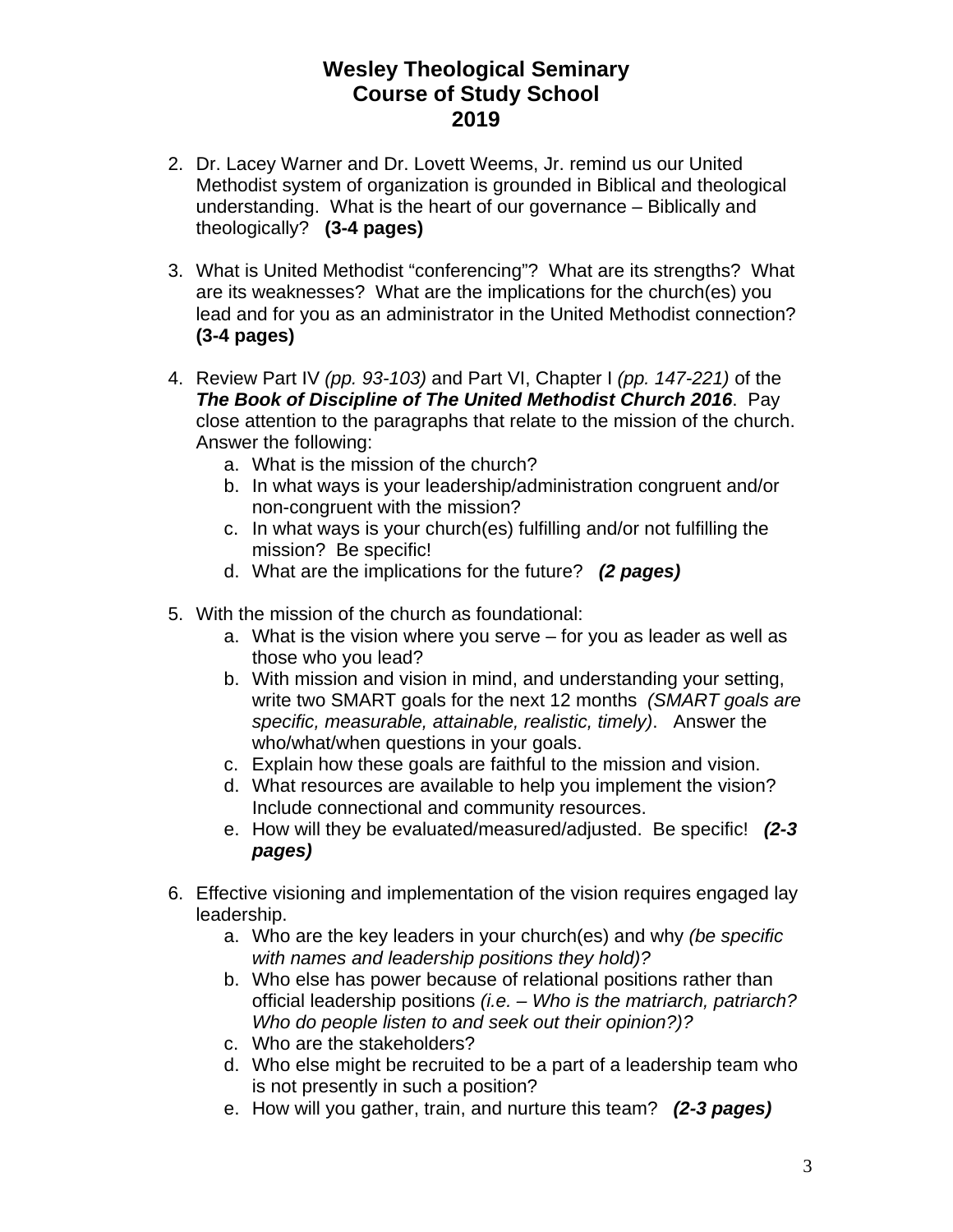- 7. Property issues often cause problems. Review Part VI, Chapter 6 *(pp. 733–776)* of *The Book of Discipline of The United Methodist Church 2016*.
	- a. What did you learn about the responsibility of the trustees and/or the requirements for property administration that you did not previously know?
	- b. Are your trustees functioning according to the guidelines and direction of the *Discipline?*
	- c. What are the differences? Be specific!
	- d. As administrator, how will you lead the church into compliance? Be specific! *(2-3 pages)*
- 8. Dr. Robert Dale reminds us that as administrator of a local church, the congregation looks to you for leadership when it comes to finances. What is your understanding of Biblical stewardship, and your theology of finance? *(2 pages)*
- 9. Conflict is inevitable in the local church.
	- a. Reflect on your personal "history with conflict."
	- b. How have you coped with/responded to conflict in the past?
	- c. What is your default response *(that which you do without thinking)*?
	- d. What insights have you gain about yourself and about potential strategies for dealing with conflict in the future? *(2 pages)*

### **Grading:**

Papers – 77% Attendance and Participation – 15% Final Exercise – 8%

Rev. Dr. Timothy R. Baer tbaer@wesleyseminary.edu tbaer@susumc.org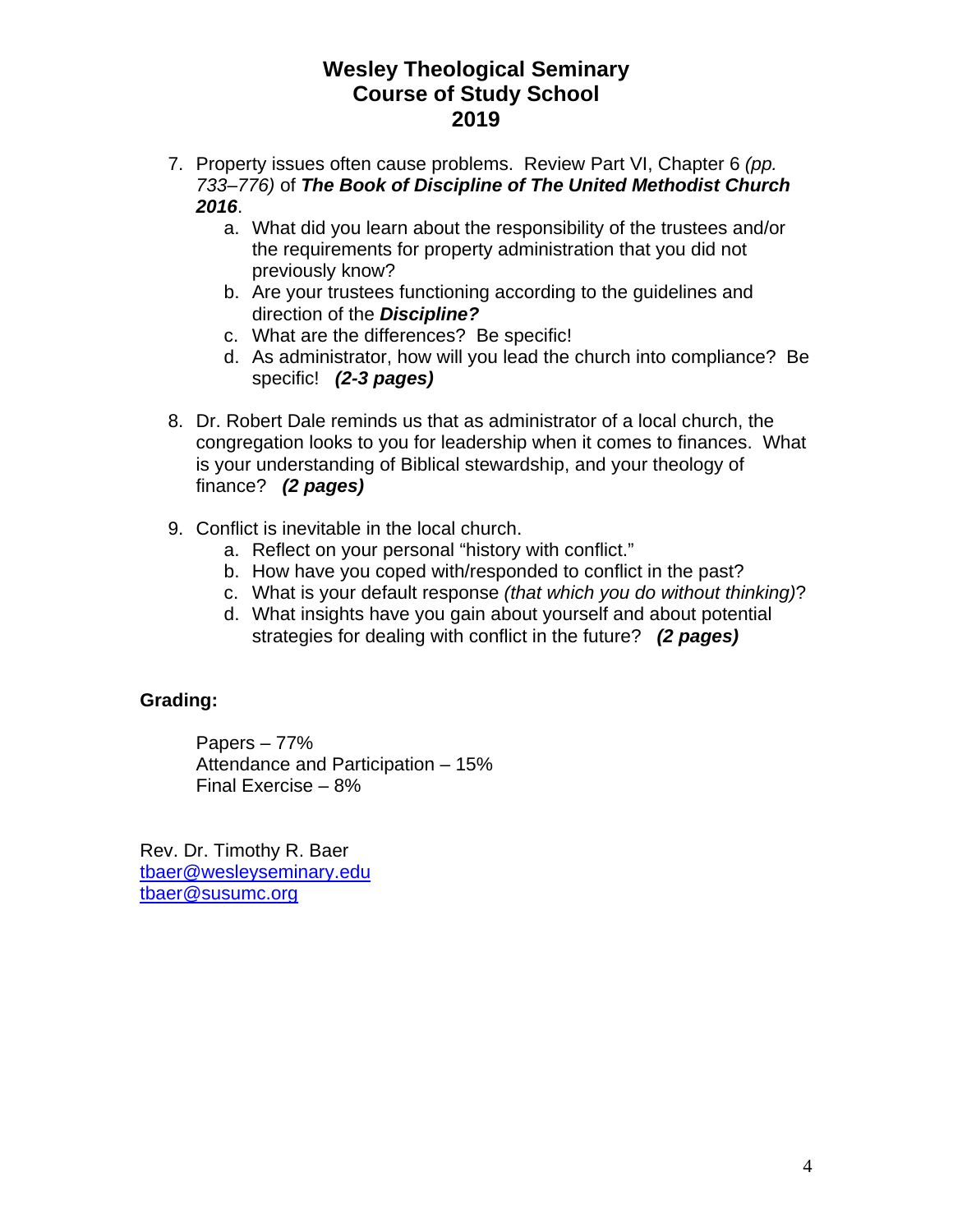#### **Criteria for Evaluating Course Work:**

Regardless of whether you write a paper, answer an essay question, voice an oral presentation, or create any original project, the academic context requires that certain minimal requirements characterize your work. While there are subjective components in the grading process, most professors are concerned that you become well educated in four basic qualities of excellent academic work.

- 1. Demonstration of an empathetic understanding of the content of texts and resources. Your topic should not only be well researched in the library, through interviews and observations, and/or from assigned readings and class discussions, but you should be able to provide a fair description and a clear understanding of texts and resources. This is apparent in the ability to describe and discuss precisely and accurately what an author has written or a speaker has said. Evaluation, response, and critique follow accurate representation of another's ideas—earn the privilege of criticizing a viewpoint by showing that you really understand it.
- 2. Clear critical thinking that provides appropriate specific evidence for conclusions. Use the most precise historical, empirical, or contemporary data or information to support the claims of your thesis and paragraphs. Conclusions follow from and are supported by evidence. Be sure that your evidence is relevant, accurate, and detailed. Adherence to clear critical thinking, relevant and accurate evidence, and logical organization constitute sound arguments. Even creative writing requires logical relationships among ideas to assist your readers in following the plot or main point.
- 3. Creativity that moves beyond reporting someone else's ideas. Your creative addition to academic discourse might include questioning, evaluating, applying, criticizing (positively or negatively), developing, or responding. You might see a connection between two or more ideas. You might see information from a unique perspective. The minimal requirement of academic work is correctly repeating what is read or discussed. Excellent work moves beyond repetition to unique insights, organization, correlations, and theses. Work to find your own scholarly and professional voice.
- 4. Grammar, spelling, and form. Excellent written work is conscious of proofreading and good communication. Oral presentations are equally accountable for careful expression. A brilliant thesis can be lost in a paper or project that obscures its ideas with careless communication. Your readers and listeners should not have to guess what you mean—help them by speaking and writing well.

#### **Grading:**

The instructor assumes that everyone in the class is capable of the work required to receive a "B" grade for each assignment. The following interpretations of the meaning of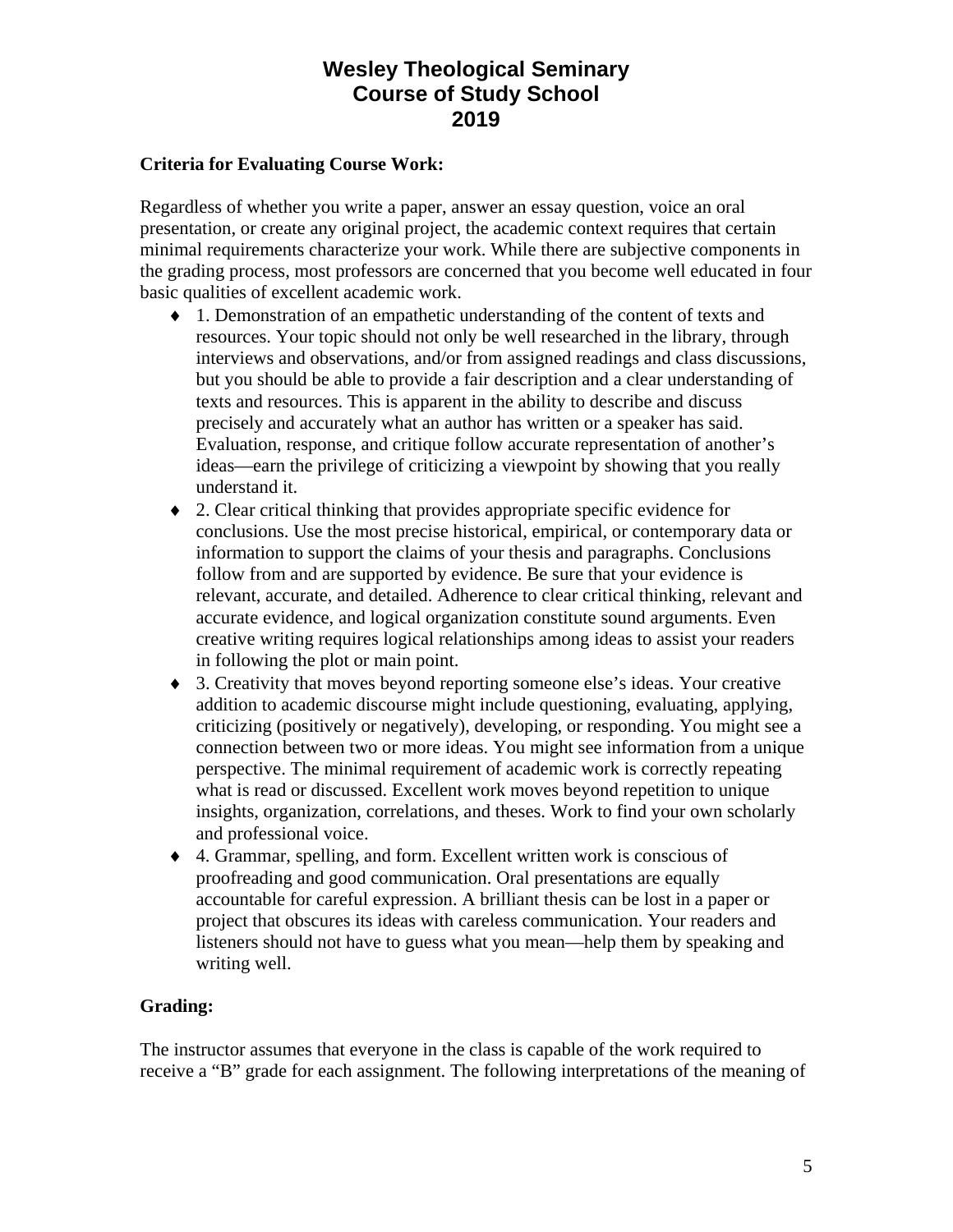each grade have been developed to help class members review their work to identify strengths and problems.

- A "B" means that the basic elements of the assignment have been faithfully included, the argument is internally coherent, and clearly articulated.
- A "B+" means the assignment is also well crafted.
- An "A-" means that the assignment is not only well crafted, but it also probes the issues with considerable insight.
- An "A" means the assignment is well crafted, reveals considerable insight, and moves beyond the range of the student's prior knowledge to begin to construct new perspectives and meanings for the subject. In other words, it shows the student's imagination at work; it has a creative edge.
- A "C+" means that the assignment lacks clarity or focus, tends to reveal more the writer's opinions than the results of the writer's analysis, and lacks reflective insight into the issues being discussed.
- A "C" means that the assignment does not move beyond the reporting of information from readings and/or class discussions to engaging them with issues being discussed; it may indicate inappropriate or misuse of data and readings.
- A "C-" means that despite some moments of focused discussion and insight, major gaps exist in the development of the argument or discussion.
- An "F" means the individual needs to see me immediately.
- Grades will be reduced a step (e.g. from B to a B-) for assignments handed in after the start of class, and a full letter grade for any assignments 24 hours past due. Assignments over 48 hours past due will be lowered two letter grades. We need to talk if an assignment is over 72 hours past due. Please note only two unexcused absences are allowed before grade is lowered one step. Final course grades are mailed to the student, GBHEM in Nashville and the student's conference representative by September 30. Grades are not posted on-line.

### **Inclusive Language:**

In both oral and written contributions to the course, students are expected to be conscious of the power of language in theology. Inclusive language respects both gender and racial diversity, and students should demonstrate awareness that language about persons and God expresses values and impacts theological ideas in the details of race and gender connotations. Both gender and race are socially-constructed categories, and changing language is part of bringing justice to theological discourse.

### **Academic Policies:**

- **Attendance:** Students are expected to attend all classes in their entirety. Faculty members have the authority to set attendance policies for particular courses and those policies will be included in the course syllabus. Deviation from the attendance policy may result in reduction of grade or loss of credit for the course.
- **Plagiarism:** Plagiarism is regarded as a serious offense and will result in substantial penalties, including the possibility of academic dismissal. The faculty